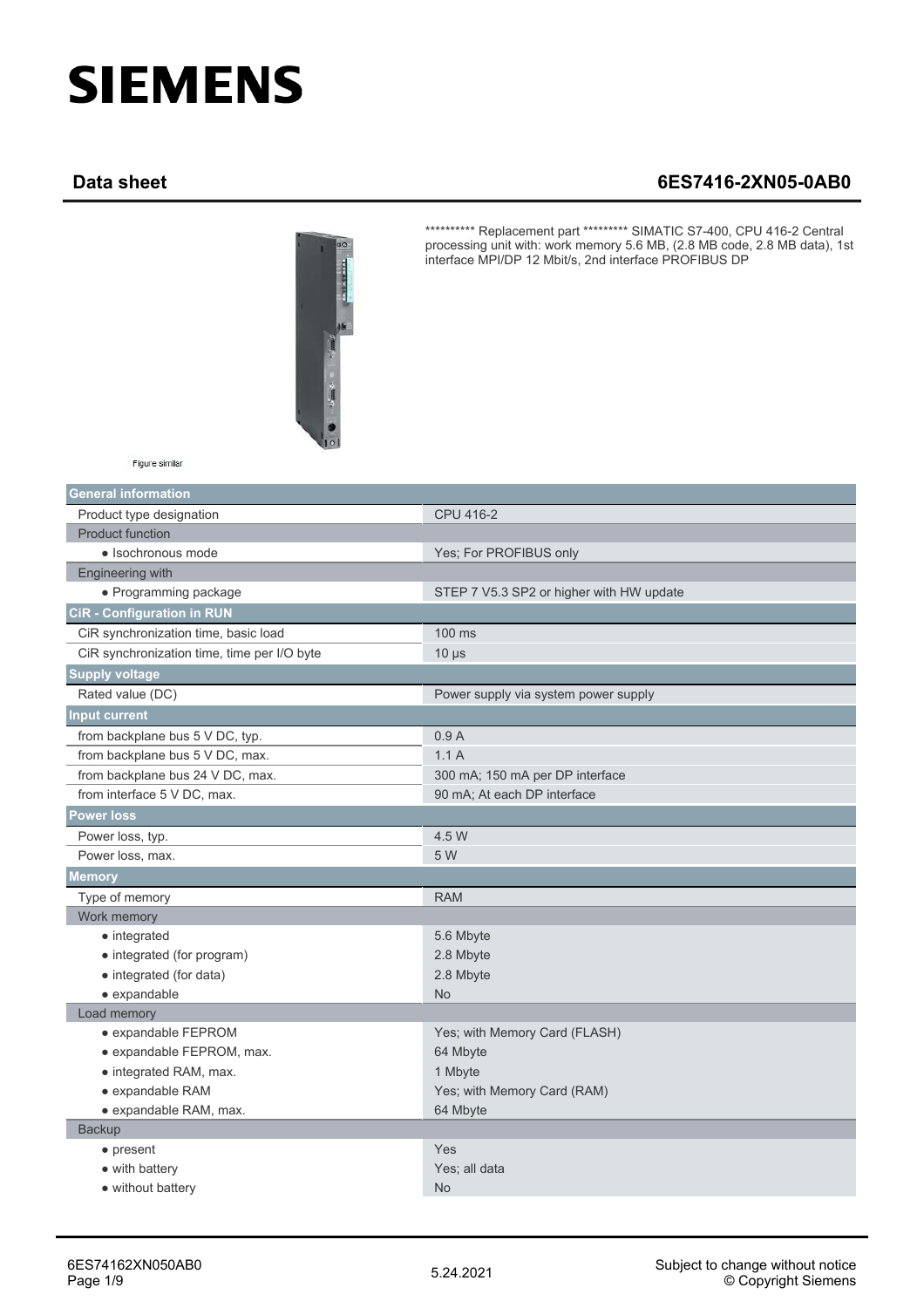| <b>Battery</b>                                |                                                             |
|-----------------------------------------------|-------------------------------------------------------------|
| Backup battery                                |                                                             |
| · Backup current, typ.                        | 125 µA; up to 40 $^{\circ}$ C                               |
| · Backup current, max.                        | 550 µA                                                      |
| · Backup time, max.                           | See reference manual, module data, Chapter 3.3              |
| • Feeding of external backup voltage to CPU   | 5 V DC to 15 V DC                                           |
| <b>CPU processing times</b>                   |                                                             |
| for bit operations, typ.                      | 30 ns                                                       |
| for word operations, typ.                     | 30 ns                                                       |
| for fixed point arithmetic, typ.              | 30 ns                                                       |
| for floating point arithmetic, typ.           | 90 ns                                                       |
| <b>CPU-blocks</b>                             |                                                             |
| <b>DB</b>                                     |                                                             |
| • Number, max.                                | 10 000; Number range: 1 to 16000                            |
| • Size, max.                                  | 64 kbyte                                                    |
| <b>FB</b>                                     |                                                             |
| • Number, max.                                | 5 000; Number range: 0 to 7999                              |
| • Size, max.                                  | 64 kbyte                                                    |
| <b>FC</b>                                     |                                                             |
| • Number, max.                                | 5 000; Number range: 0 to 7999                              |
| • Size, max.                                  | 64 kbyte                                                    |
| <b>OB</b>                                     |                                                             |
| · Number, max.                                | see instruction list                                        |
| $\bullet$ Size, max.                          | 64 kbyte                                                    |
| • Number of free cycle OBs                    | 1; OB 1                                                     |
| • Number of time alarm OBs                    | 8; OB 10-17                                                 |
| • Number of delay alarm OBs                   | 4; OB 20-23                                                 |
| • Number of cyclic interrupt OBs              | 9; OB 30-38 (shortest cycle that can be set = $500 \mu s$ ) |
| • Number of process alarm OBs                 | 8; OB 40-47                                                 |
| • Number of DPV1 alarm OBs                    | 3; OB 55-57                                                 |
| • Number of isochronous mode OBs              | 4; OB 61-64                                                 |
| • Number of multicomputing OBs                | 1; OB 60                                                    |
| • Number of background OBs                    | 1; OB 90                                                    |
| • Number of startup OBs                       | 3; OB 100-102                                               |
| • Number of asynchronous error OBs            | 9; OB 80-88                                                 |
| • Number of synchronous error OBs             | 2; OB 121, 122                                              |
| Nesting depth                                 |                                                             |
| • per priority class                          | 24                                                          |
| • additional within an error OB               | $\overline{2}$                                              |
| <b>Counters, timers and their retentivity</b> |                                                             |
| S7 counter                                    |                                                             |
| • Number                                      | 2 0 4 8                                                     |
| Retentivity                                   |                                                             |
| - adjustable                                  | Yes                                                         |
| - lower limit                                 | 0                                                           |
| - upper limit                                 | 2 0 4 7                                                     |
| $-$ preset                                    | $Z$ 0 to $Z$ 7                                              |
| Counting range                                |                                                             |
| - lower limit                                 | $\mathbf 0$                                                 |
| - upper limit                                 | 999                                                         |
| <b>IEC</b> counter                            |                                                             |
| $\bullet$ present                             | Yes                                                         |
| $\bullet$ Type                                | <b>SFB</b>                                                  |
| • Number                                      | Unlimited (limited only by RAM capacity)                    |
| S7 times                                      |                                                             |
| • Number                                      | 2 0 4 8                                                     |
| Retentivity                                   |                                                             |
| - adjustable                                  | Yes                                                         |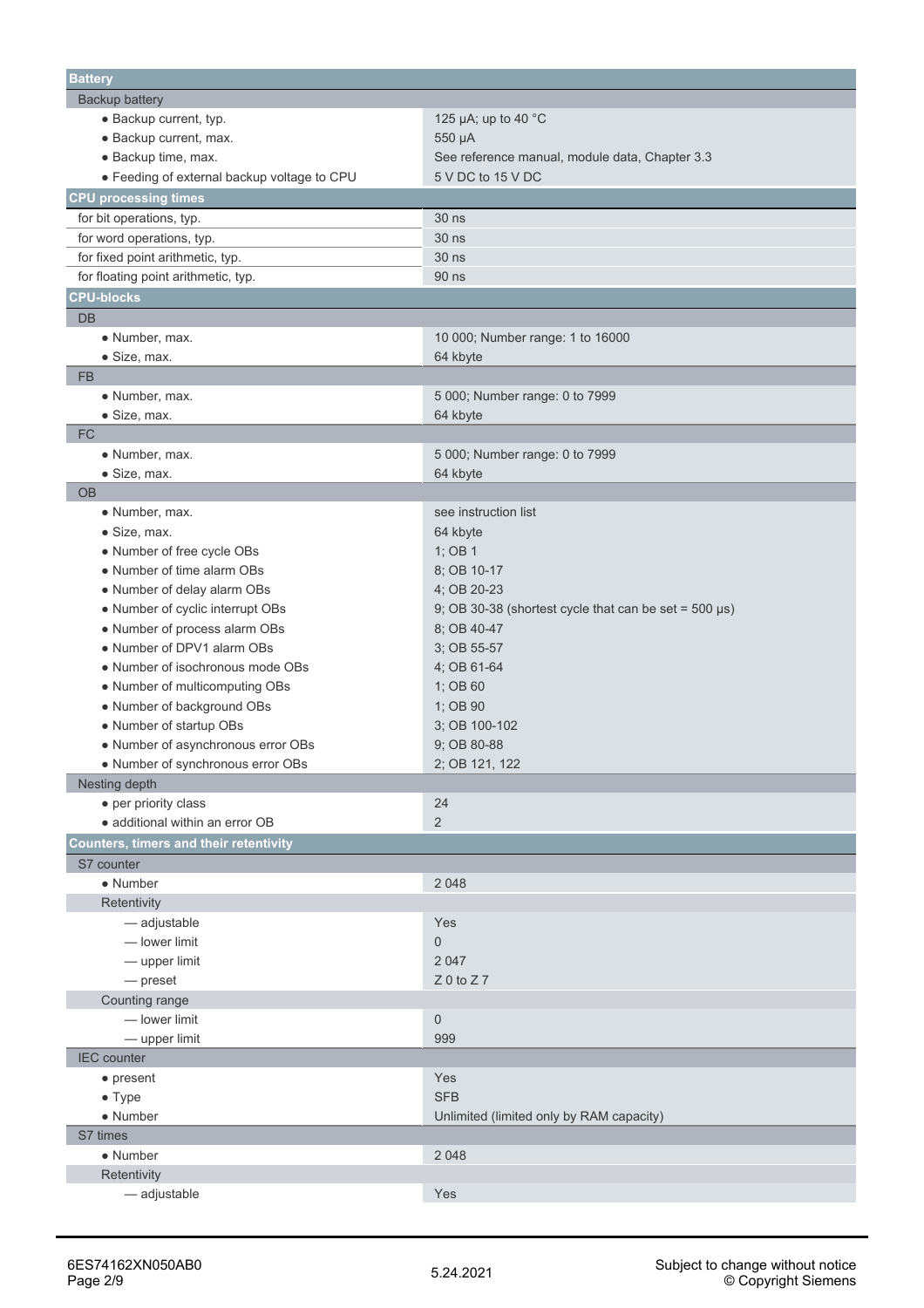| - lower limit                                             | $\mathbf 0$                                                                                               |
|-----------------------------------------------------------|-----------------------------------------------------------------------------------------------------------|
| - upper limit                                             | 2 0 4 7                                                                                                   |
| — preset                                                  | No times retentive                                                                                        |
| Time range                                                |                                                                                                           |
| - lower limit                                             | 10 <sub>ms</sub>                                                                                          |
| $-$ upper limit                                           | 9 9 9 0 s                                                                                                 |
| <b>IEC</b> timer                                          |                                                                                                           |
| $\bullet$ present                                         | Yes                                                                                                       |
| $\bullet$ Type                                            | <b>SFB</b>                                                                                                |
| • Number                                                  | Unlimited (limited only by RAM capacity)                                                                  |
| Data areas and their retentivity                          |                                                                                                           |
| Retentive data area (incl. timers, counters, flags), max. | Total working and load memory (with backup battery)                                                       |
| Flag                                                      |                                                                                                           |
| $\bullet$ Size, max.                                      | 16 kbyte; Size of bit memory address area                                                                 |
| • Retentivity available                                   | Yes                                                                                                       |
| • Retentivity preset                                      | MB 0 to MB 15                                                                                             |
| • Number of clock memories                                | 8; in 1 memory byte                                                                                       |
| Local data                                                |                                                                                                           |
| • adjustable, max.                                        | 32 kbyte                                                                                                  |
| $\bullet$ preset                                          | 16 kbyte                                                                                                  |
| <b>Address area</b>                                       |                                                                                                           |
| I/O address area                                          |                                                                                                           |
| $\bullet$ Inputs                                          | 16 kbyte                                                                                                  |
| • Outputs                                                 | 16 kbyte                                                                                                  |
| Process image                                             |                                                                                                           |
| · Inputs, adjustable                                      | 16 kbyte                                                                                                  |
| · Outputs, adjustable                                     | 16 kbyte                                                                                                  |
| · Inputs, default                                         | 512 byte                                                                                                  |
| · Outputs, default                                        | 512 byte                                                                                                  |
| · consistent data, max.                                   | 244 byte                                                                                                  |
| • Access to consistent data in process image              | Yes                                                                                                       |
| Subprocess images                                         |                                                                                                           |
| • Number of subprocess images, max.                       | 15                                                                                                        |
| Digital channels                                          |                                                                                                           |
| $\bullet$ Inputs                                          | 131 072                                                                                                   |
| $-$ of which central                                      | 131 072                                                                                                   |
| • Outputs                                                 | 131 072                                                                                                   |
| - of which central                                        | 131 072                                                                                                   |
| Analog channels                                           |                                                                                                           |
| $\bullet$ Inputs                                          | 8 1 9 2                                                                                                   |
| - of which central                                        | 8 1 9 2                                                                                                   |
| • Outputs                                                 | 8 1 9 2                                                                                                   |
| - of which central                                        | 8 1 9 2                                                                                                   |
| <b>Hardware configuration</b>                             |                                                                                                           |
| Integrated power supply                                   | <b>No</b>                                                                                                 |
| Number of expansion units, max.                           | 21                                                                                                        |
| Multicomputing                                            | Yes; 4 CPUs max. (with UR1 or UR2)                                                                        |
| Interface modules                                         |                                                                                                           |
| • Number of connectable IMs (total), max.                 | 6                                                                                                         |
| • Number of connectable IM 460s, max.                     | 6                                                                                                         |
| • Number of connectable IM 463s, max.                     | 4; IM 463-2                                                                                               |
| Number of DP masters                                      |                                                                                                           |
|                                                           | $\overline{2}$                                                                                            |
| • integrated<br>$\bullet$ via CP                          | 10; CP 443-5 Extended                                                                                     |
| $\bullet$ via IM 467                                      | $\overline{4}$                                                                                            |
|                                                           |                                                                                                           |
| • Mixed mode IM + CP permitted                            | No; IM 467 not suitable for use with CP 443-5 Ext. and CP 443-1 EX4x,<br>EX20, GX20 (in PROFINET IO mode) |
| · via interface module                                    | 0                                                                                                         |
|                                                           |                                                                                                           |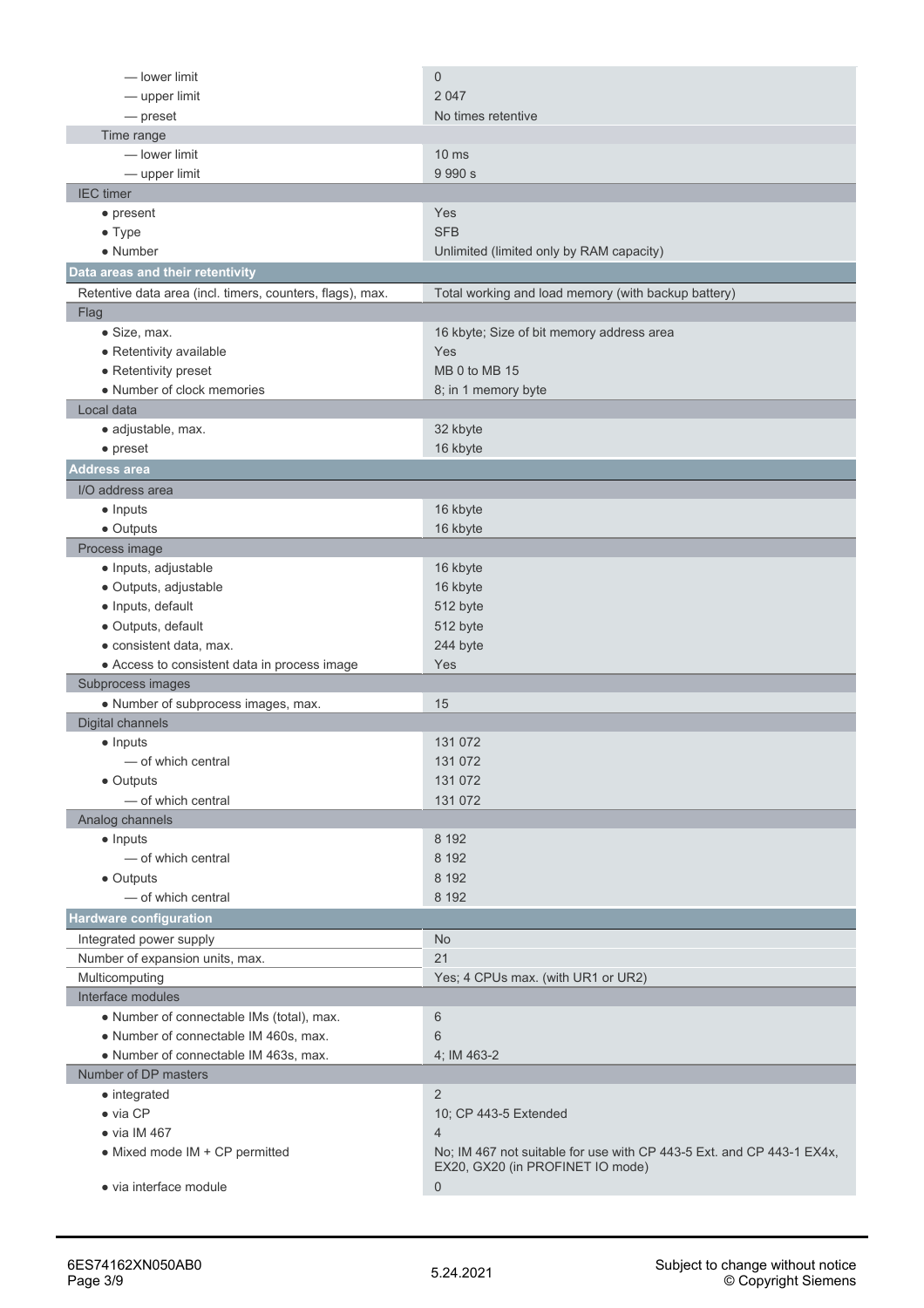| • Number of pluggable S5 modules (via adapter<br>capsule in central device), max. | 6                                                                                                  |
|-----------------------------------------------------------------------------------|----------------------------------------------------------------------------------------------------|
| Number of IO Controllers                                                          |                                                                                                    |
| • integrated                                                                      | $\mathbf{0}$                                                                                       |
| $\bullet$ via CP                                                                  | 4; No mixed operation of CP443-1 EX40 and CP443-1 EX<br>41/EX20/GX20, max. 4 in central controller |
| Number of operable FMs and CPs (recommended)                                      |                                                                                                    |
| $\bullet$ FM                                                                      | Limited by number of slots and number of connections                                               |
| $\bullet$ CP, PtP                                                                 | CP 440: Limited by number of slots; CP 441: limited by number of                                   |
|                                                                                   | connections                                                                                        |
| • PROFIBUS and Ethernet CPs                                                       | 14; Of which 10 CPs max. or IMs as DP master, 4 PROFINET controller<br>maximum                     |
| <b>Slots</b>                                                                      |                                                                                                    |
| • required slots                                                                  | $\mathbf{1}$                                                                                       |
| Time of day                                                                       |                                                                                                    |
| <b>Clock</b>                                                                      |                                                                                                    |
| • Hardware clock (real-time)                                                      | Yes                                                                                                |
| • retentive and synchronizable                                                    | Yes                                                                                                |
| • Resolution                                                                      | 1 ms                                                                                               |
| • Deviation per day (buffered), max.                                              | 1.7 s; Power off                                                                                   |
| · Deviation per day (unbuffered), max.                                            | 8.6 s; For power On                                                                                |
| Operating hours counter                                                           |                                                                                                    |
| $\bullet$ Number                                                                  | 16                                                                                                 |
| • Number/Number range                                                             | 0 to 15                                                                                            |
| • Range of values                                                                 | SFCs 2, 3 and 4: 0 to 32767 hours SFC 101: 0 to 2^31 - 1 hours                                     |
| • Granularity                                                                     | 1 <sub>h</sub>                                                                                     |
| $\bullet$ retentive                                                               | Yes                                                                                                |
| Clock synchronization                                                             |                                                                                                    |
| • supported                                                                       | Yes                                                                                                |
| • to MPI, master                                                                  | Yes                                                                                                |
| • to MPI, slave                                                                   | Yes                                                                                                |
| • to DP, master                                                                   | Yes                                                                                                |
| • to DP, slave                                                                    | Yes                                                                                                |
| • in AS, master                                                                   | Yes                                                                                                |
| $\bullet$ in AS, slave                                                            | Yes                                                                                                |
| • on Ethernet via NTP                                                             | No; Via CP                                                                                         |
| $\bullet$ to IF 964 DP                                                            | No                                                                                                 |
| Time difference in system when synchronizing via                                  |                                                                                                    |
| $\bullet$ MPI, max.                                                               | 200 ms                                                                                             |
| <b>Interfaces</b>                                                                 |                                                                                                    |
| Interfaces/bus type                                                               | 1 x MPI/PROFIBUS DP, 1 x PROFIBUS DP                                                               |
| Number of RS 485 interfaces                                                       | 2; Combined MPI / PROFIBUS DP and PROFIBUS DP                                                      |
| Optical interface                                                                 | <b>No</b>                                                                                          |
| . Interface                                                                       |                                                                                                    |
| Interface type                                                                    | <b>MPI/PROFIBUS DP</b>                                                                             |
| Isolated                                                                          | Yes                                                                                                |
| Interface types                                                                   |                                                                                                    |
| $\bullet$ RS 485                                                                  | Yes                                                                                                |
| • Output current of the interface, max.                                           | 150 mA                                                                                             |
| <b>Protocols</b>                                                                  |                                                                                                    |
| $\bullet$ MPI                                                                     | Yes                                                                                                |
| • PROFIBUS DP master                                                              | Yes                                                                                                |
| · PROFIBUS DP slave                                                               | Yes                                                                                                |
| <b>MPI</b>                                                                        |                                                                                                    |
| • Number of connections                                                           | 44; If a diagnostics repeater is used on the line, the number of                                   |
|                                                                                   | connection resources on the line is reduced by 1                                                   |
| • Transmission rate, max.                                                         | 12 Mbit/s                                                                                          |
| <b>Services</b>                                                                   |                                                                                                    |
| - PG/OP communication                                                             | Yes                                                                                                |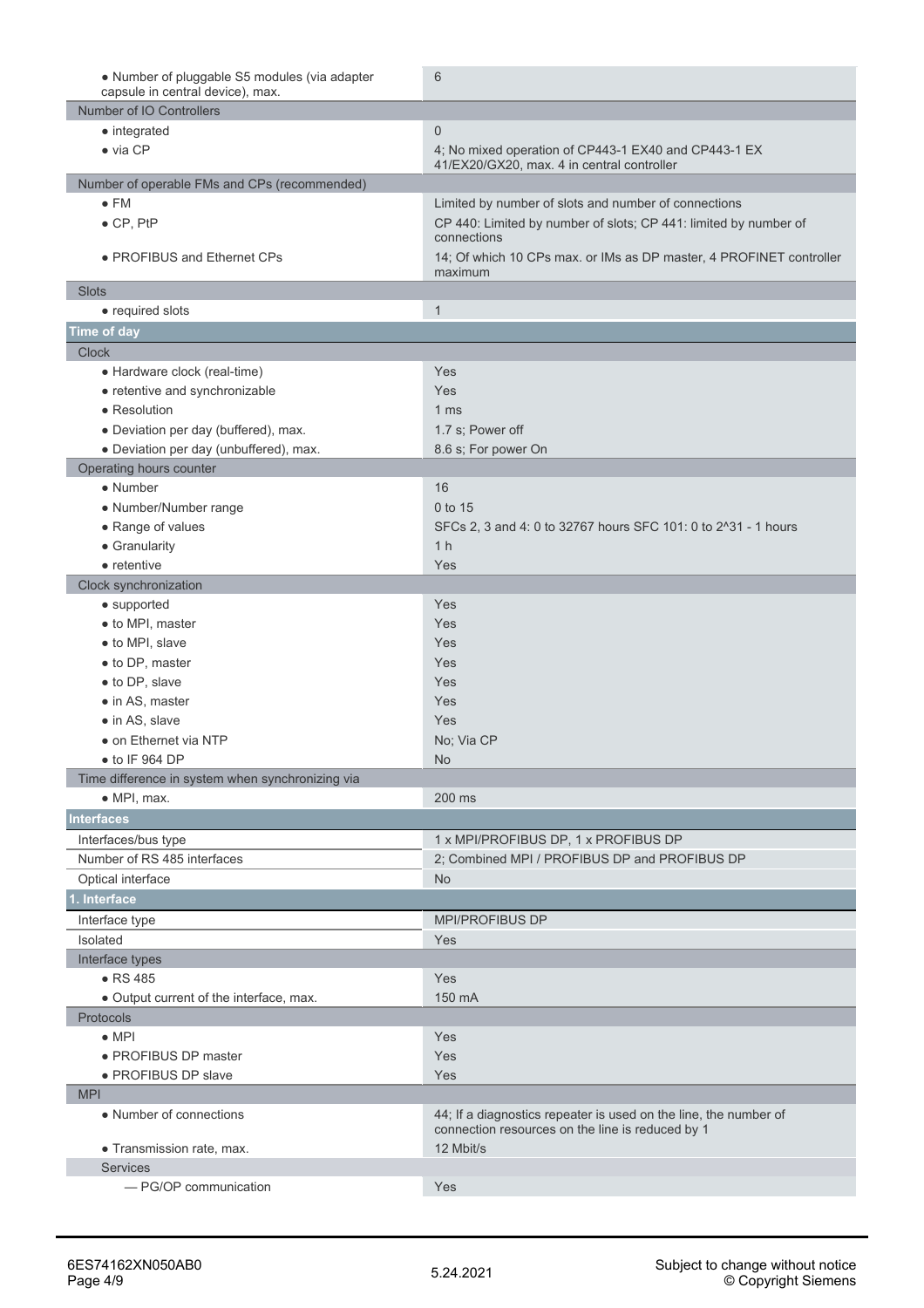| $-$ Routing                                              | Yes                                                                                                                  |
|----------------------------------------------------------|----------------------------------------------------------------------------------------------------------------------|
| - Global data communication                              | Yes                                                                                                                  |
| -S7 basic communication                                  | Yes                                                                                                                  |
| -S7 communication                                        | Yes                                                                                                                  |
| -S7 communication, as client                             | Yes                                                                                                                  |
| -S7 communication, as server                             | Yes                                                                                                                  |
| PROFIBUS DP master                                       |                                                                                                                      |
| • Number of connections, max.                            | 32; If a diagnostics repeater is used on the line, the number of<br>connection resources on the line is reduced by 1 |
| · Transmission rate, max.                                | 12 Mbit/s                                                                                                            |
| • Number of DP slaves, max.                              | 32                                                                                                                   |
| <b>Services</b>                                          |                                                                                                                      |
| - PG/OP communication                                    | Yes                                                                                                                  |
| — Routing                                                | Yes; S7 routing                                                                                                      |
| - Global data communication                              | No                                                                                                                   |
| -S7 basic communication                                  | Yes                                                                                                                  |
| -S7 communication                                        | Yes                                                                                                                  |
| -S7 communication, as client                             | Yes                                                                                                                  |
| -S7 communication, as server                             | Yes                                                                                                                  |
| - Equidistance                                           | Yes                                                                                                                  |
| - Isochronous mode                                       | Yes                                                                                                                  |
| $-$ SYNC/FREEZE                                          | Yes                                                                                                                  |
| - Activation/deactivation of DP slaves                   | Yes                                                                                                                  |
| - Direct data exchange (slave-to-slave<br>communication) | Yes                                                                                                                  |
| $-$ DPV1                                                 | Yes                                                                                                                  |
| Address area                                             |                                                                                                                      |
| — Inputs, max.                                           | 2 kbyte                                                                                                              |
| - Outputs, max.                                          | 2 kbyte                                                                                                              |
| User data per DP slave                                   |                                                                                                                      |
|                                                          |                                                                                                                      |
| - User data per DP slave, max.                           | 244 byte                                                                                                             |
| - Inputs, max.                                           | 244 byte                                                                                                             |
| - Outputs, max.                                          | 244 byte                                                                                                             |
| -Slots, max.                                             | 244                                                                                                                  |
| - per slot, max.                                         | 128 byte                                                                                                             |
| PROFIBUS DP slave                                        |                                                                                                                      |
| • Number of connections                                  | 32                                                                                                                   |
| • GSD file                                               | http://support.automation.siemens.com/WW/view/en/113652                                                              |
| · Transmission rate, max.                                | 12 Mbit/s                                                                                                            |
| • automatic baud rate search                             | <b>No</b>                                                                                                            |
| · Address area, max.                                     | 32; Virtual slots                                                                                                    |
| · User data per address area, max.                       | 32 byte                                                                                                              |
| - of which consistent, max.                              | 32 byte                                                                                                              |
| Services                                                 |                                                                                                                      |
| - PG/OP communication                                    | Yes; with interface active                                                                                           |
| — Routing                                                | Yes; with interface active                                                                                           |
| - Global data communication                              | No                                                                                                                   |
| -S7 basic communication                                  | <b>No</b>                                                                                                            |
| -S7 communication                                        | Yes                                                                                                                  |
| -S7 communication, as client                             | Yes                                                                                                                  |
| - S7 communication, as server                            | Yes                                                                                                                  |
| - Direct data exchange (slave-to-slave<br>communication) | No                                                                                                                   |
| $-$ DPV1                                                 | No                                                                                                                   |
| Transfer memory                                          |                                                                                                                      |
| — Inputs                                                 | 244 byte                                                                                                             |
| — Outputs                                                | 244 byte                                                                                                             |
| 2. Interface                                             |                                                                                                                      |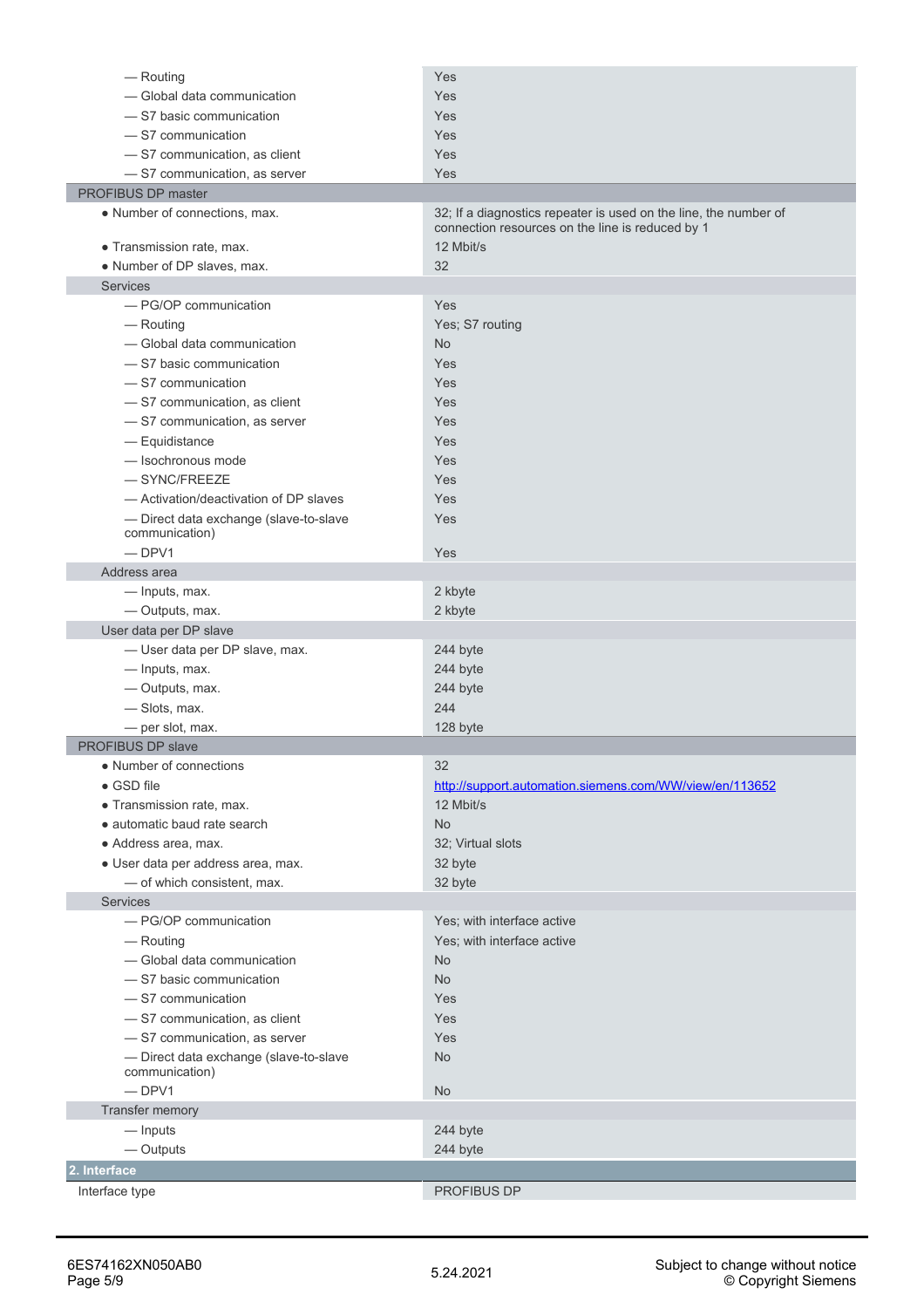| Isolated                                   | Yes                                                     |
|--------------------------------------------|---------------------------------------------------------|
| Interface types                            |                                                         |
| • RS 485                                   | Yes                                                     |
| • Output current of the interface, max.    | 150 mA                                                  |
| Protocols                                  |                                                         |
| · PROFIBUS DP master                       | Yes                                                     |
| • PROFIBUS DP slave                        | Yes                                                     |
| PROFIBUS DP master                         |                                                         |
| • Number of connections, max.              | 32                                                      |
| · Transmission rate, max.                  | 12 Mbit/s                                               |
| • Number of DP slaves, max.                | 125                                                     |
| <b>Services</b>                            |                                                         |
| - PG/OP communication                      | Yes                                                     |
|                                            |                                                         |
| - Routing                                  | Yes; S7 routing                                         |
| - Global data communication                | <b>No</b>                                               |
| -S7 basic communication                    | Yes                                                     |
| -S7 communication                          | Yes                                                     |
| - S7 communication, as client              | Yes                                                     |
| - S7 communication, as server              | Yes                                                     |
| - Equidistance                             | Yes                                                     |
| - Isochronous mode                         | Yes                                                     |
| $-$ SYNC/FREEZE                            | Yes                                                     |
| - Activation/deactivation of DP slaves     | Yes                                                     |
| - Direct data exchange (slave-to-slave     | Yes                                                     |
| communication)                             |                                                         |
| $-DPV1$                                    | Yes                                                     |
| Address area                               |                                                         |
| - Inputs, max.                             | 8 kbyte                                                 |
| - Outputs, max.                            | 8 kbyte                                                 |
| User data per DP slave                     |                                                         |
| - User data per DP slave, max.             | 244 byte                                                |
| - Inputs, max.                             | 244 byte                                                |
| - Outputs, max.                            | 244 byte                                                |
| -Slots, max.                               | 244                                                     |
| - per slot, max.                           | 128 byte                                                |
| PROFIBUS DP slave                          |                                                         |
| • Number of connections                    | 32                                                      |
| • GSD file                                 | http://support.automation.siemens.com/WW/view/en/113652 |
| · Transmission rate, max.                  | 12 Mbit/s                                               |
| · Address area, max.                       | 32                                                      |
| · User data per address area, max.         | 32 byte                                                 |
| - of which consistent, max.                | 32 byte                                                 |
| <b>Services</b>                            |                                                         |
| - Routing                                  | Yes; with interface active                              |
| Transfer memory                            |                                                         |
| $-$ Inputs                                 | 244 byte                                                |
| — Outputs                                  | 244 byte                                                |
| <b>Protocols</b>                           |                                                         |
| SIMATIC communication                      |                                                         |
| • S7 routing                               | Yes                                                     |
| Open IE communication                      |                                                         |
| • ISO-on-TCP (RFC1006)                     | Via CP 443-1 and loadable FB                            |
| - Data length, max.                        | 1 452 bytes via CP 443-1 Adv.                           |
| Web server                                 |                                                         |
| • supported                                | <b>No</b>                                               |
|                                            |                                                         |
| <b>Isochronous mode</b>                    |                                                         |
| Equidistance                               | Yes                                                     |
| Number of DP masters with isochronous mode | $\overline{2}$                                          |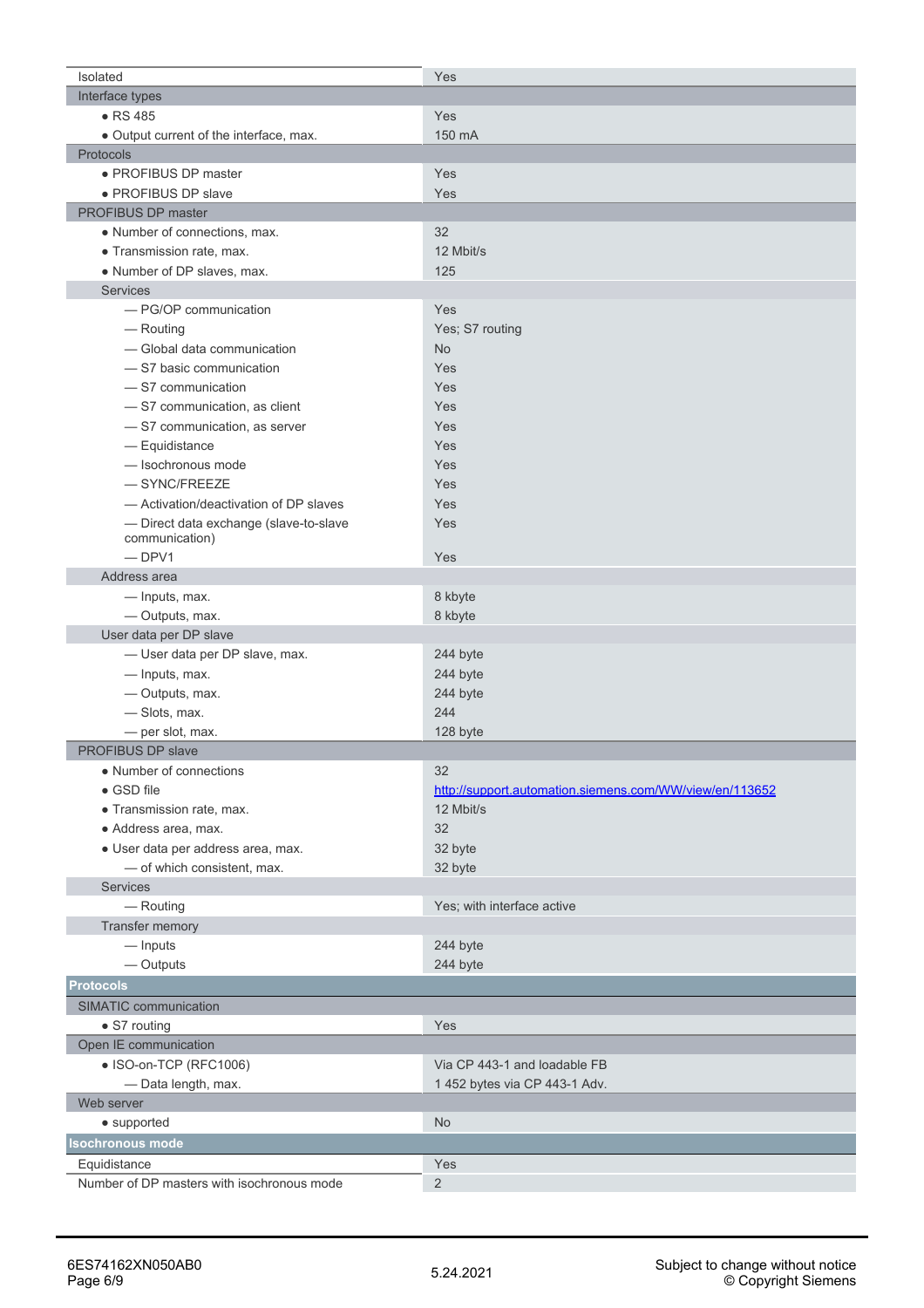| User data per isochronous slave, max.                                          | 244 byte                                                                                                                    |
|--------------------------------------------------------------------------------|-----------------------------------------------------------------------------------------------------------------------------|
| shortest clock pulse                                                           | 1 ms; 0.5 ms without use of SFC 126, 127                                                                                    |
| max. cycle                                                                     | 32 ms                                                                                                                       |
| <b>Communication functions</b>                                                 |                                                                                                                             |
| PG/OP communication                                                            | Yes                                                                                                                         |
| • Number of connectable OPs without message<br>processing                      | 63                                                                                                                          |
| • Number of connectable OPs with message<br>processing                         | 63; When using Alarm_S/SQ and Alarm_D/DQ                                                                                    |
| Data record routing                                                            | Yes                                                                                                                         |
| Global data communication                                                      |                                                                                                                             |
| $\bullet$ supported                                                            | Yes                                                                                                                         |
| • Number of GD loops, max.                                                     | 16                                                                                                                          |
| • Number of GD packets, transmitter, max.                                      | 16                                                                                                                          |
| • Number of GD packets, receiver, max.                                         | 32                                                                                                                          |
| • Size of GD packets, max.                                                     | 54 byte                                                                                                                     |
| • Size of GD packet (of which consistent), max.                                | 1 variable                                                                                                                  |
| S7 basic communication                                                         |                                                                                                                             |
| • supported                                                                    | Yes                                                                                                                         |
| · User data per job, max.                                                      | 76 byte                                                                                                                     |
| · User data per job (of which consistent), max.                                | 1 variable                                                                                                                  |
| S7 communication                                                               |                                                                                                                             |
| $\bullet$ supported                                                            | Yes                                                                                                                         |
| • as server                                                                    | Yes                                                                                                                         |
| • as client                                                                    | Yes                                                                                                                         |
|                                                                                | 64 kbyte                                                                                                                    |
| · User data per job, max.                                                      |                                                                                                                             |
| • User data per job (of which consistent), max.<br>S5 compatible communication | 462 byte; 1 variable                                                                                                        |
|                                                                                |                                                                                                                             |
| $\bullet$ supported                                                            | Yes; Via FC AG_SEND and AG_RECV, max. via 10 CP 443-1 or 443-5                                                              |
| · User data per job, max.                                                      | 8 kbyte                                                                                                                     |
|                                                                                |                                                                                                                             |
| • User data per job (of which consistent), max.                                | 240 byte                                                                                                                    |
| Standard communication (FMS)                                                   |                                                                                                                             |
| $\bullet$ supported                                                            | Yes; Via CP and loadable FB                                                                                                 |
| Number of connections                                                          |                                                                                                                             |
| • overall                                                                      | 64                                                                                                                          |
| • usable for PG communication                                                  | 63                                                                                                                          |
| - reserved for PG communication                                                | 1                                                                                                                           |
| - adjustable for PG communication, max.                                        | $\mathbf{0}$                                                                                                                |
| • usable for OP communication                                                  | 63                                                                                                                          |
| - reserved for OP communication                                                | $\mathbf{1}$                                                                                                                |
| - adjustable for OP communication, max.                                        | $\mathbf{0}$                                                                                                                |
| • usable for S7 basic communication                                            | 62                                                                                                                          |
| - reserved for S7 basic communication                                          | $\mathbf{0}$                                                                                                                |
| - adjustable for S7 basic communication, max.                                  | $\mathbf 0$                                                                                                                 |
| • usable for S7 communication                                                  | 62                                                                                                                          |
| - reserved for S7 communication                                                | $\mathbf{0}$                                                                                                                |
| -adjustable for S7 communication, max.                                         | $\overline{0}$                                                                                                              |
| • usable for routing                                                           | 31                                                                                                                          |
| - reserved for routing                                                         | $\mathbf{0}$                                                                                                                |
| - adjustable for routing, max.                                                 | $\overline{0}$                                                                                                              |
| S7 message functions                                                           |                                                                                                                             |
| Number of login stations for message functions, max.                           | 63; Max. 63 with Alarm_S/SQ and Alarm_D/DQ (OPs); max. 8 with<br>Alarm, Alarm_8, Alarm_8P, Notify and Notify_8 (e.g. WinCC) |
| Symbol-related messages                                                        | Yes                                                                                                                         |
| SCAN procedure                                                                 | Yes                                                                                                                         |
| Program alarms                                                                 | Yes                                                                                                                         |
| Process diagnostic messages                                                    | Yes                                                                                                                         |
| simultaneously active Alarm-S blocks, max.                                     | 1 000; Simultaneously active alarm_S/SQ blocks or alarm_D/DQ blocks                                                         |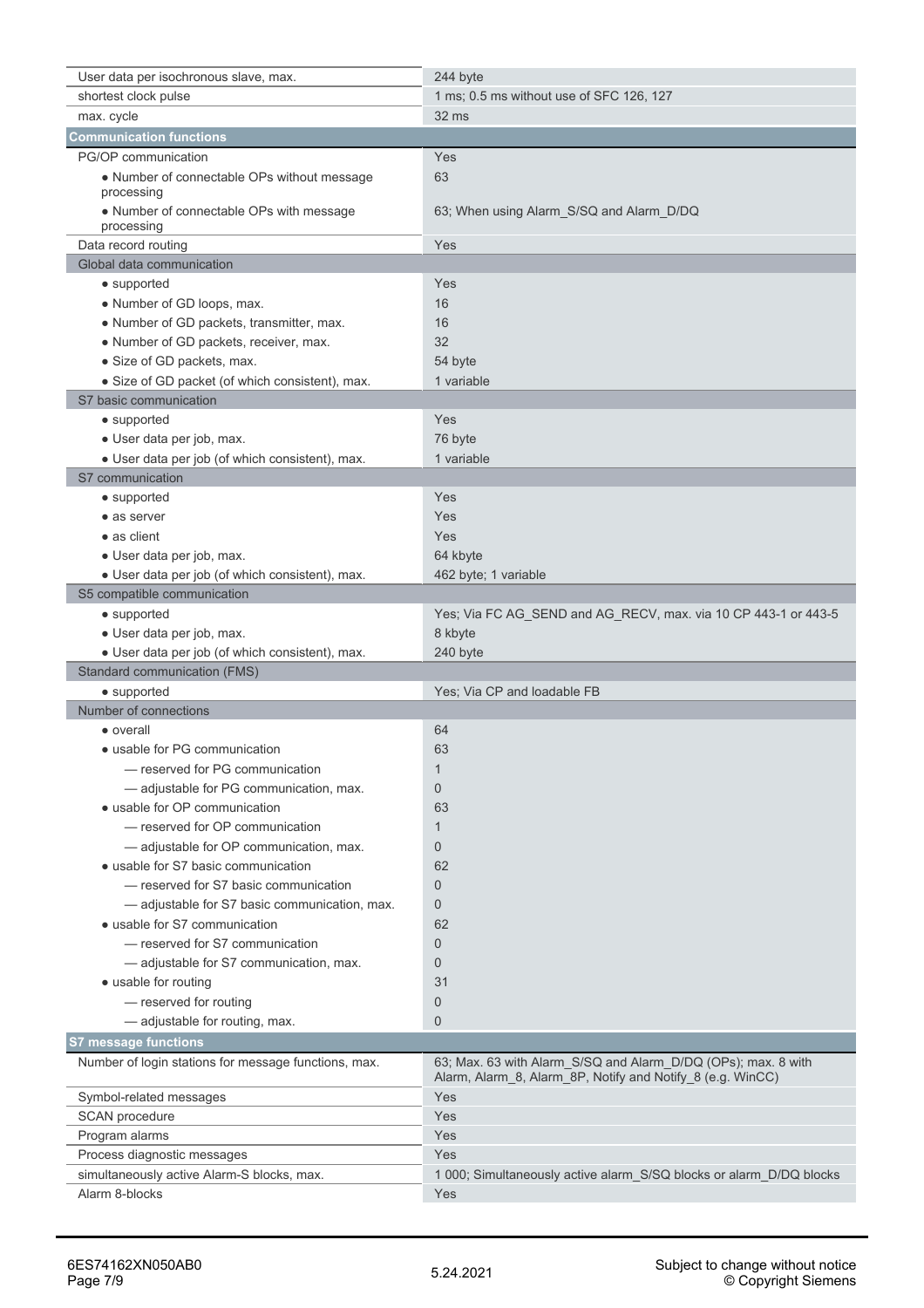| • Number of instances for alarm 8 and S7                              | 4 0 0 0                                                              |
|-----------------------------------------------------------------------|----------------------------------------------------------------------|
| communication blocks, max.                                            |                                                                      |
| • preset, max.                                                        | 600                                                                  |
| Process control messages                                              | Yes                                                                  |
| Number of archives that can log on simultaneously (SFB<br>37 AR_SEND) | 32                                                                   |
| Number of messages                                                    |                                                                      |
| · overall, max.                                                       | 1 0 24                                                               |
| • in 100 ms grid, max.                                                | 128                                                                  |
| • in 500 ms grid, max.                                                | 512                                                                  |
| • in 1000 ms grid, max.                                               | 1 0 2 4                                                              |
| Number of additional values                                           |                                                                      |
| • with 100 ms grid, max.                                              | $\mathbf{1}$                                                         |
| $\bullet$ with 500, 1000 ms grid, max.                                | 10                                                                   |
| <b>Test commissioning functions</b>                                   |                                                                      |
| Status block                                                          | Yes; Up to 2 simultaneously                                          |
| Single step                                                           | Yes                                                                  |
| Number of breakpoints                                                 | $\overline{4}$                                                       |
| Status/control                                                        |                                                                      |
| • Status/control variable                                             |                                                                      |
|                                                                       | Yes; Up to 16 variable tables                                        |
| • Variables                                                           | Inputs/outputs, memory bits, DBs, distributed I/Os, timers, counters |
| • Number of variables, max.                                           | 70; Status/control                                                   |
| Forcing                                                               |                                                                      |
| $\bullet$ Forcing                                                     | Yes                                                                  |
| • Forcing, variables                                                  | Inputs, outputs, bit memories, peripheral inputs, peripheral outputs |
| • Number of variables, max.                                           | 512                                                                  |
| Diagnostic buffer                                                     |                                                                      |
| • present                                                             | Yes                                                                  |
| • Number of entries, max.                                             | 3 200                                                                |
| - adjustable                                                          | Yes                                                                  |
| — preset                                                              | 120                                                                  |
| Service data                                                          |                                                                      |
| • can be read out                                                     | Yes                                                                  |
| Standards, approvals, certificates                                    |                                                                      |
| CE mark                                                               | Yes                                                                  |
| CSA approval                                                          | Yes                                                                  |
| UL approval                                                           | Yes                                                                  |
| cULus                                                                 | Yes                                                                  |
| FM approval                                                           | Yes                                                                  |
| RCM (formerly C-TICK)                                                 | Yes                                                                  |
| KC approval                                                           | Yes                                                                  |
| EAC (formerly Gost-R)                                                 | Yes                                                                  |
| Use in hazardous areas                                                |                                                                      |
| $\bullet$ ATEX                                                        | ATEX II 3G Ex nA IIC T4 Gc                                           |
| <b>Ambient conditions</b>                                             |                                                                      |
| Ambient temperature during operation                                  |                                                                      |
| $\bullet$ min.                                                        | 0 °C                                                                 |
| $•$ max.                                                              | 60 °C                                                                |
| Configuration                                                         |                                                                      |
| Configuration software                                                |                                                                      |
| $\bullet$ STEP 7                                                      | Yes                                                                  |
| Programming                                                           |                                                                      |
| • Command set                                                         | see instruction list                                                 |
| • Nesting levels                                                      | $\overline{7}$                                                       |
| • Access to consistent data in process image                          | Yes                                                                  |
|                                                                       | see instruction list                                                 |
| • System functions (SFC)                                              | see instruction list                                                 |
| • System function blocks (SFB)<br>Programming language                |                                                                      |
|                                                                       |                                                                      |